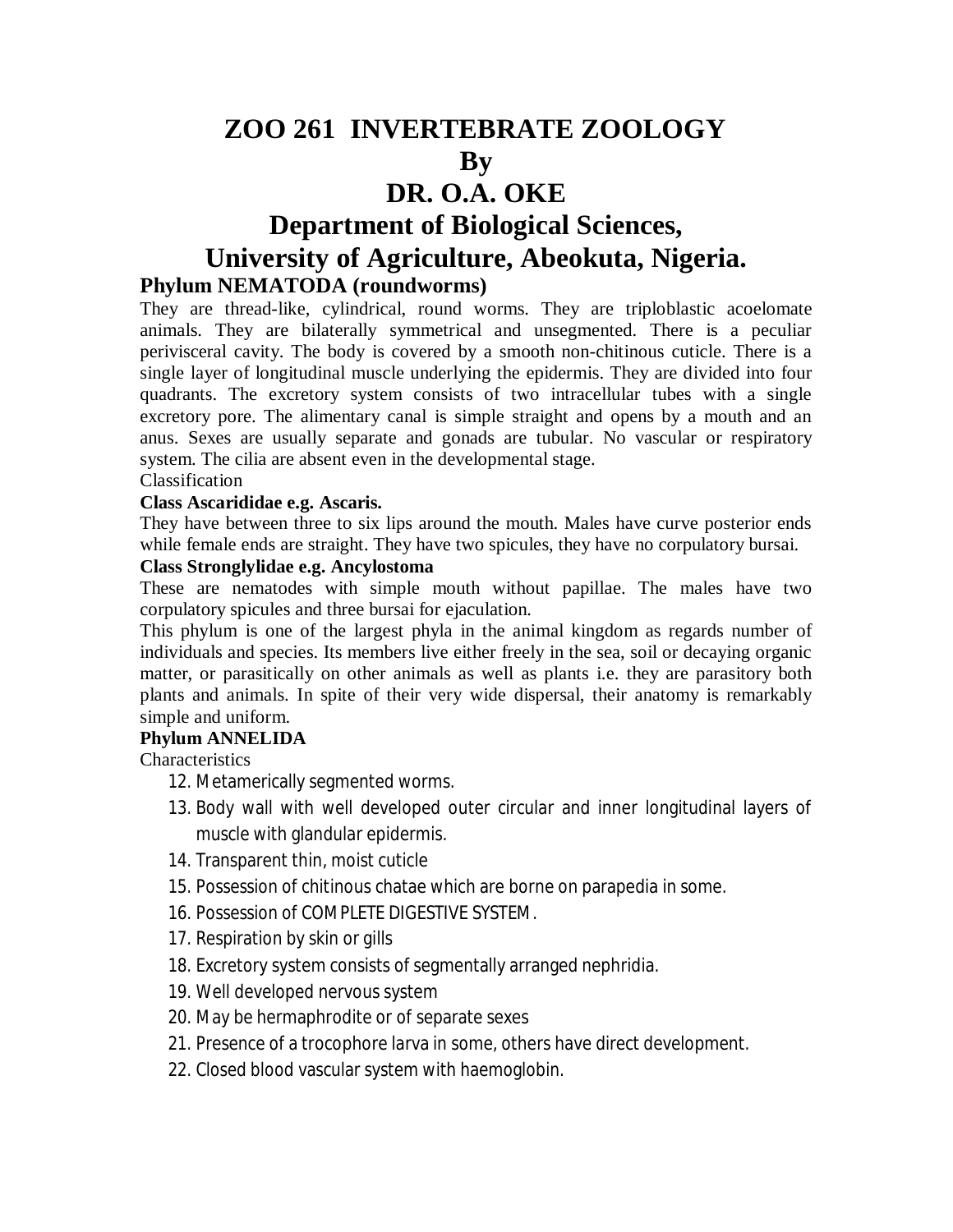There are three main classes

- 4. Class Polychaeta e.g Nereis
- 5. Class Oligochaeta e.g. Eathworm
- 6. Class Hirudinea e.g. Parasites, leeches

## **Class Polychaeta**

**Characteristics** 

- 7. Possession of parapodia on which are borne numerous chatae
- 8. Possession of distinct head with eyes, palps and tentacles, cephalisation
- 9. No clitellum
- 10. Separate sexes
- 11. They are mostly marine.
- 12. They have trocophore larva.

## **Class Oligochaeta**

**Characteristics** 

- 7. No parapodia
- 8. Few setae
- 9. Possess clitellum
- 10. They are hermaphrodite
- 11. They have direct development
- 12. Their head is not clearly distinct.

### **Class Hirudinea**

**Characteristics** 

- 8. They are ectoparasites
- 9. Possession of anterior and posterior suckers
- 10. Body with fixed number of segments which is subdivided into annuli
- 11. No parapodia or chaeta
- 12. They are hermaphrodite, direct development.
- 13. They develop clitellum when sexually mature.
- 14. They have direct development.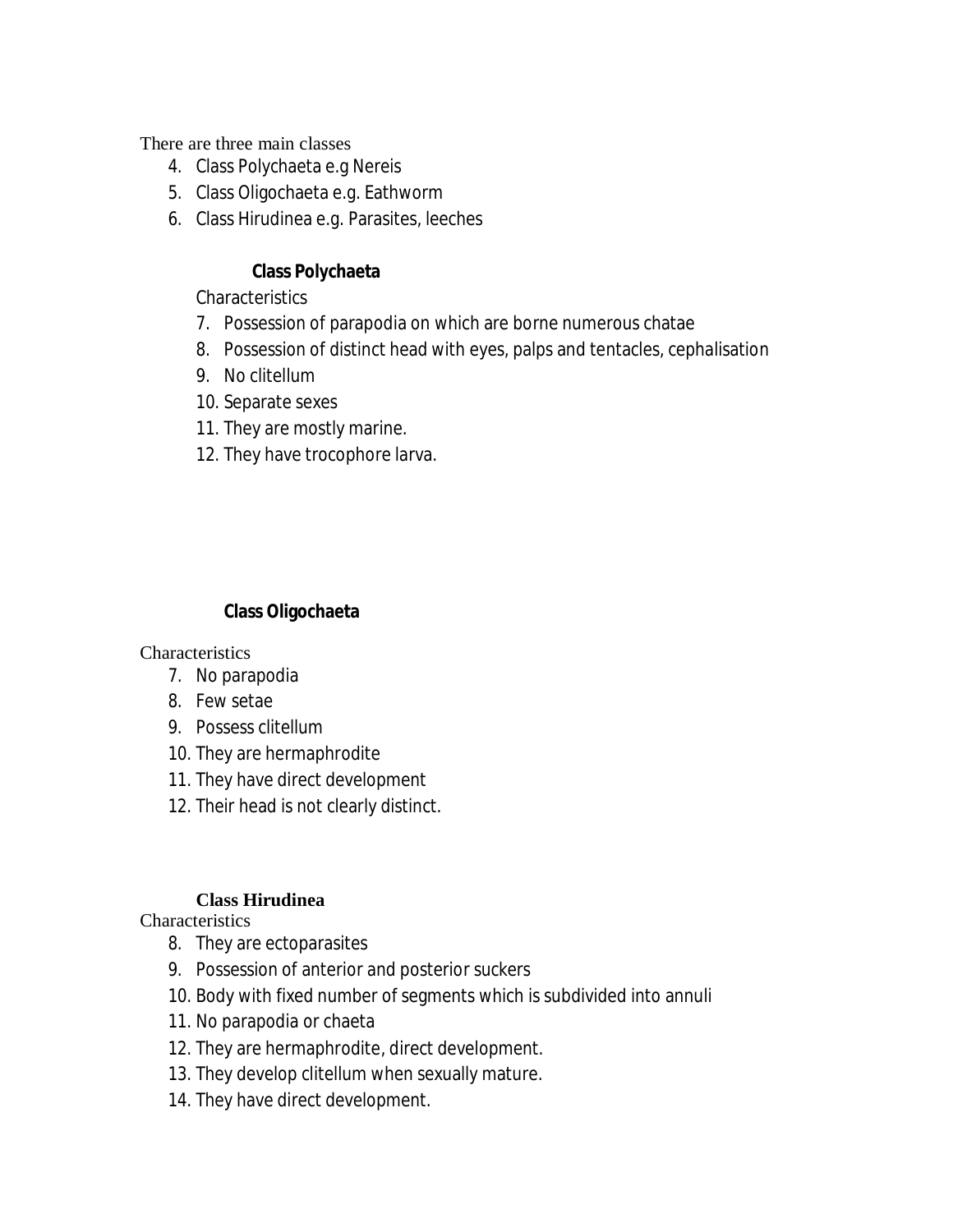# **Phylum ARTHROPODA**

**Characteristics** 

- 17. Tripoloblastic, coelomate, metametrically segmented.
- 18. Jointed appendages modified for various purposes.
- 19. Exoskeleton of chitin
- 20. Body usually divided into 3 regions, head, thorax and abdomen.
- 21. Possession of striated and non-striated muscles
- 22. Complete digestive system with mouth-parts for different methods of feeding
- 23. Open blood system, haemocyanis which are blue in colour
- 24. No nephridia
- 25. No cilia except in peripatus
- 26. Respiration is through body surface, spiracles, trachea, gills or lung books
- 27. Excretory system by green or antennary gland in aquatic ones and malphighian tubules in terrestrial ones.
- 28. Well developed nervous system
- 29. Sensory organs well developed consisting of eyes, antennae and antennules, balancing organs and in some auditory organs
- 30. Pronounced cephalisation with definite anterior end where sensory organs are concentrated.
- 31. Sexes nearly always separate
- 32. Some show metamorphosis

There are many classes of arthropods

# **Class Onycophora e.g. peripatus**

**Characteristics** 

- 8. Thin cuticle, soft muscular body wall
- 9. Longitudinal and circular muscles
- 10. Spiracles scattered, irregularly over the body
- 11. Cilia present in genital organs
- 12. Body wormlike and externally unsegmented with imperfectly jointed legs each with 2 claws
- 13. Possession of nephridia
- 14. Separate sexes, direct development.

**Class Crustacea**: Aquatic lobsters, crayfish, shrimps, crabs, water fleas and others. **Characteristics** 

8. Possession of gills.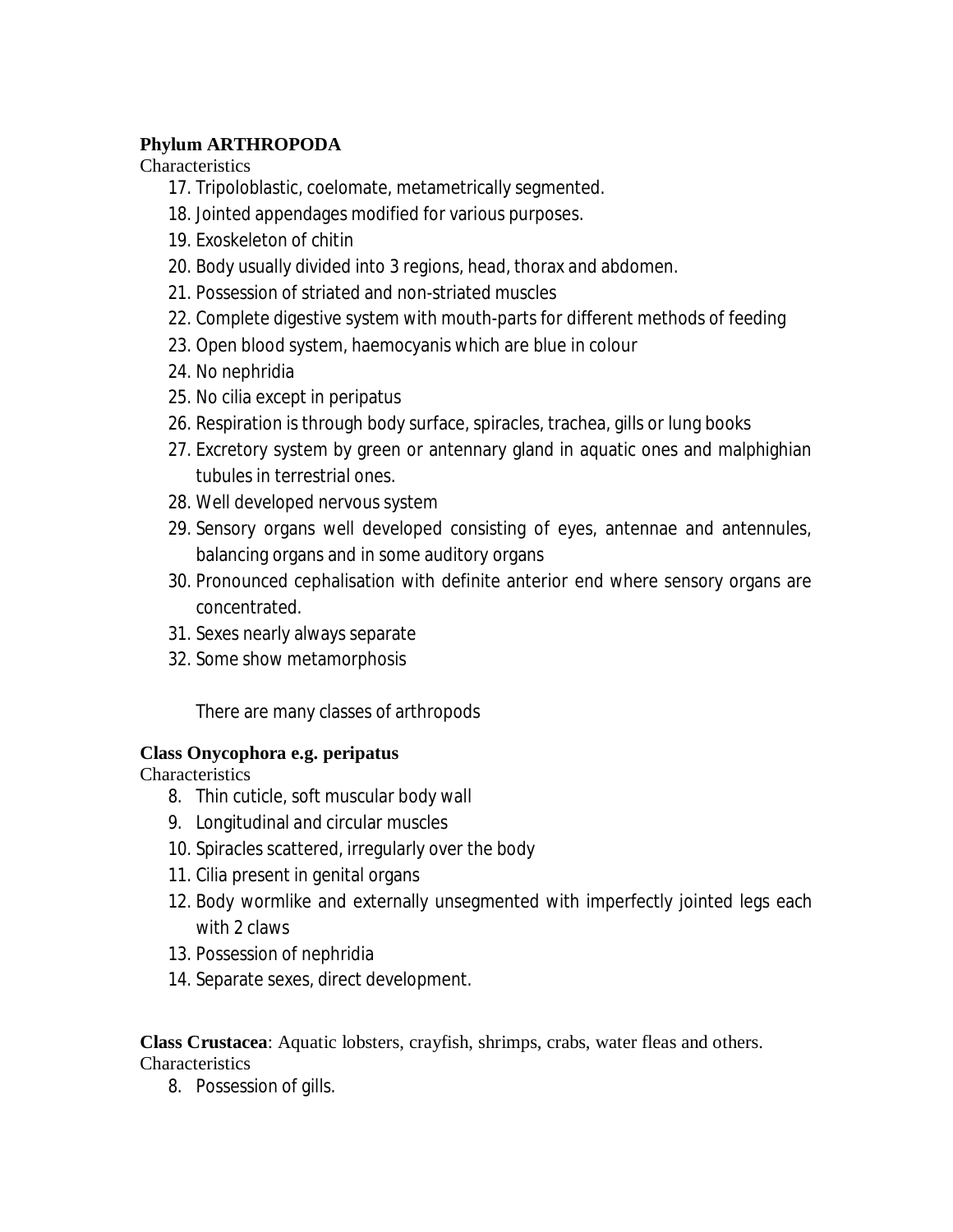- 9. Queen or antennary gland for excretion
- 10. Possess antennae and antennules
- 11. Well developed mouthparts
- 12. Appendages modified for swimming, walking and food capture
- 13. Body divided into two 2 regions, cephalothorax and abdomen
- 14. They possess exoskeleton

### **Class Myriapoda**

**Characteristics** 

- 5. possess tracheate, land living
- 6. Arthropods with elongated body
- 7. Possess a distinct head with a pair of antennae
- 8. Excretion by malphighian tubules.

Subclass Chilopoda \_\_\_ Centipedes Subclass Diplopoda \_\_\_ Millipedes

### **Class Arachnides** (scorpion, spiders, ticks, mites)

Characteristics

- 9. Arthropods with fully chitinised exoskeleton
- 10. They have two regions, proxoma and opisthosoma
- 11. Well developed appendages modified for various purposes, maybe sensory, prehensile or for walking but typically four pairs of walking appendages
- 12. Respiration by gill or lung books or by trachea
- 13. Excretion by coxal glands or malpighian tubules
- 14. Poison glands in some
- 15. Sexes separate with direct development
- 16. Possession of a pair of chelicerae (instead of antennae)

## **Class Insecta**

**Characteristics** 

- 17. The body is segmented
- 18. The body is covered by chitinous exoskeleton
- 19. Body divided into three regions, head, thorax and abdomen
- 20. On the head are found the following: a pair of antennae, a pair of mandibles and 2 pairs of maxillae, adapted for sucking, biting, piercing, and chewing.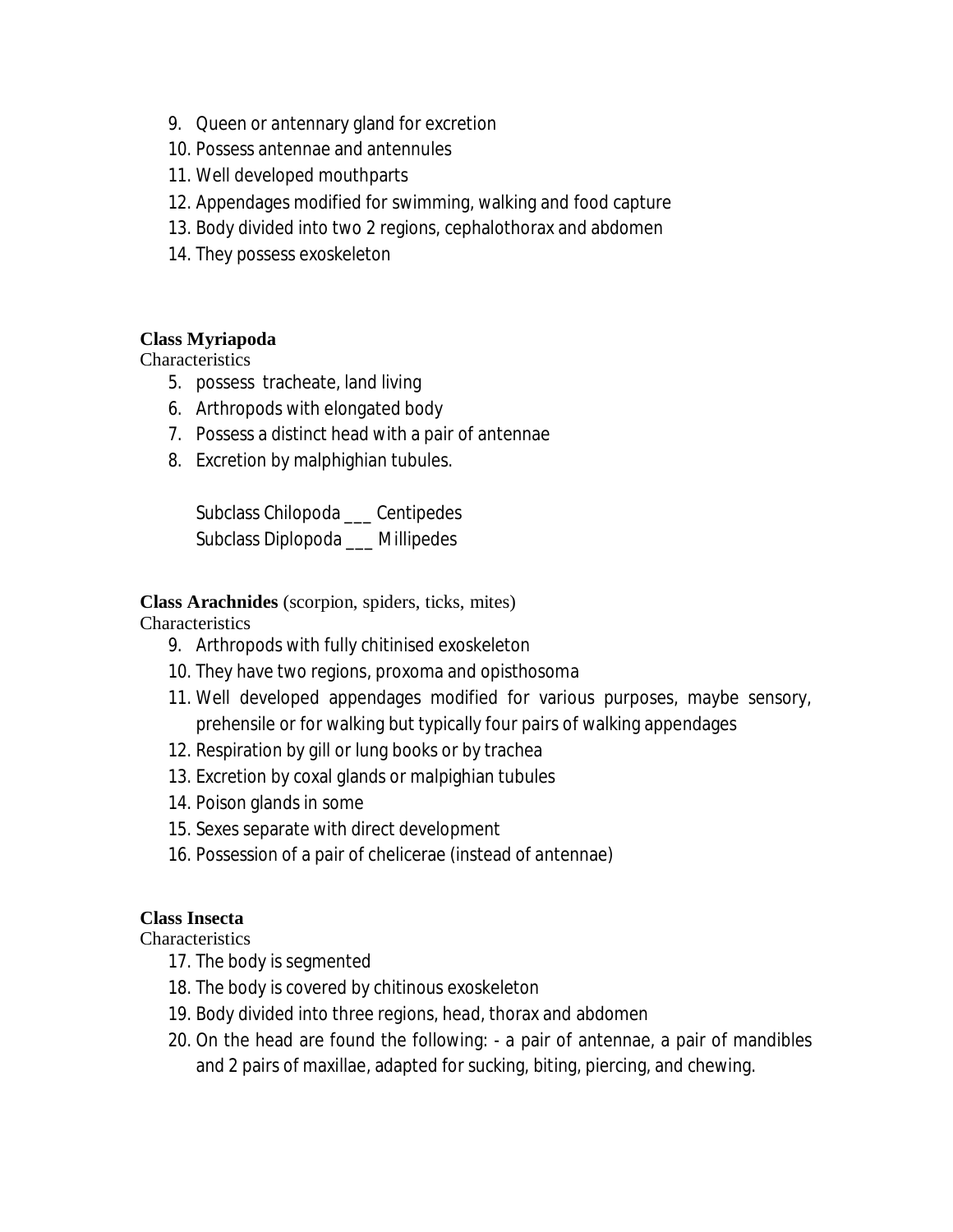- 21. Two pairs of wing, some a pair, some none, when two pairs on mero and Meta thorax.
- 22. Three pairs of walking legs
- 23. Respiration is by trachea, branched spiracles
- 24. They have a complete digestive system, fore, mid and hind gut.
- 25. Salivary gland
- 26. An open circulatory system
- 27. Malphighian tubules open into the hind gut.
- 28. Nervous system
- 29. Possess a pair of large compound eye
- 30. Separate sexes. Internal fertilization
- 31. Complete or incomplete metamorphosis. When complete egg larva pupa adult. When incomplete egg – nymph – adult.
- 32. Pathonogenous , some of them reproduce by parthenogenesis in form of sexual reproduction

Insect have about 29 orders.

Success of insects

- 15. Small size
- 16. Produce large number of eggs
- 17. Exoskeleton for conservation of water
- 18. Possession of different types of mouthparts for chewing, piercing, sucker create less competition among the insects
- 19. Excretory product of uric acid, so they lose little or no water
- 20. Leg appendages modified for jumping, leaping and swimming. Locomotion.
- 21. A pair of large compound eyes for easy sight
- 22. Protective colouration or a mode of protection against enemies
- 23. Ability to live anywhere, air, land, water.
- 24. Possession of trachea for respiration
- 25. Possession of antennae for feeling
- 26. Possession of wings for flight, escape and colonization of the species and finding of food
- 27. Ability to metamorphosise the metamorphosis stages can exist on their own because of their possession of adaptations for their own survival e.g. gills and spiracles
- 28. Colonies, special insect, ability to live together and work as a committee with division of labour.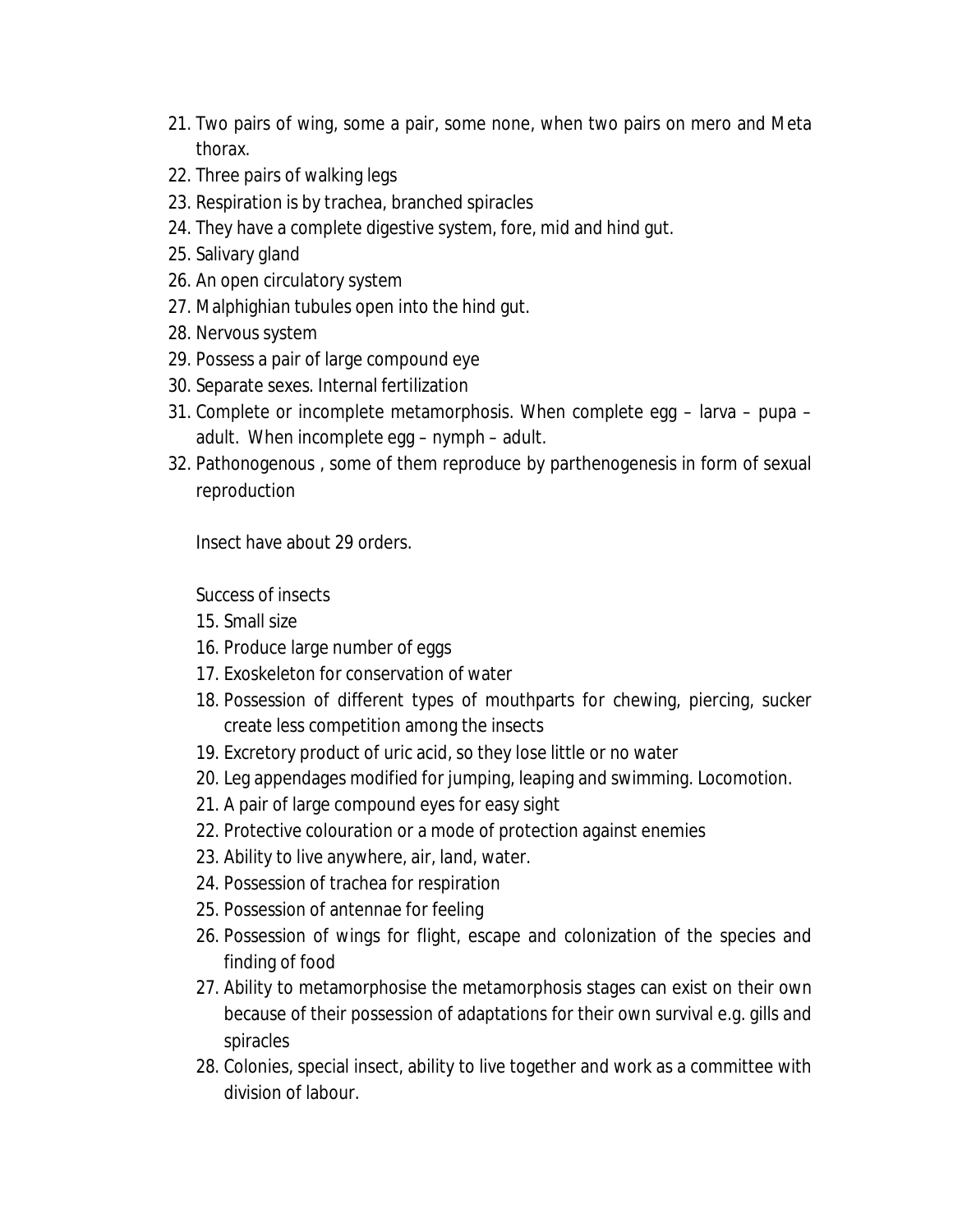#### **Economic importance of insects**

Usefulness

- 7. Agents of pollination
- 8. Source of protein, source of food
- 9. Production of honey
- 10. Production of silk
- 11. Some enrich the soil
- 12. Some used as a means of biological control.

Harmful effects

- 4. Vectors of parasites, causing diseases, tsetse fly, mosquitoes
- 5. Pests of fresh, stored products
- 6. Some secrete poisons

# **Phylum MOLLUSCA**

**Characteristics** 

- 8. Soft body animals which are not segmented
- 9. Body enclosed in a mantle which secretes the shell
- 10. Some with ventral muscular foot
- 11. They have head with tentacles
- 12. Complete digestive system, radula, gills, lungs, body surface
- 13. Some are aquatic, marine and freshwater, terrestrial, some are parasitic
- 14. Possession of nephridia for excretion

# **Class Amphineura e.g. chiton**

**Characteristics** 

- 3. No tentacles, no eyes
- 4. Elongated body

# **Class Grastropoda e.g. Helix**

**Characteristics** 

- 4. Possess head with tentacles
- 5. Show spiral coiling and torsion
- 6. Possession of large flattened foot

### **Class Scaphpoda e.g. Dentalium**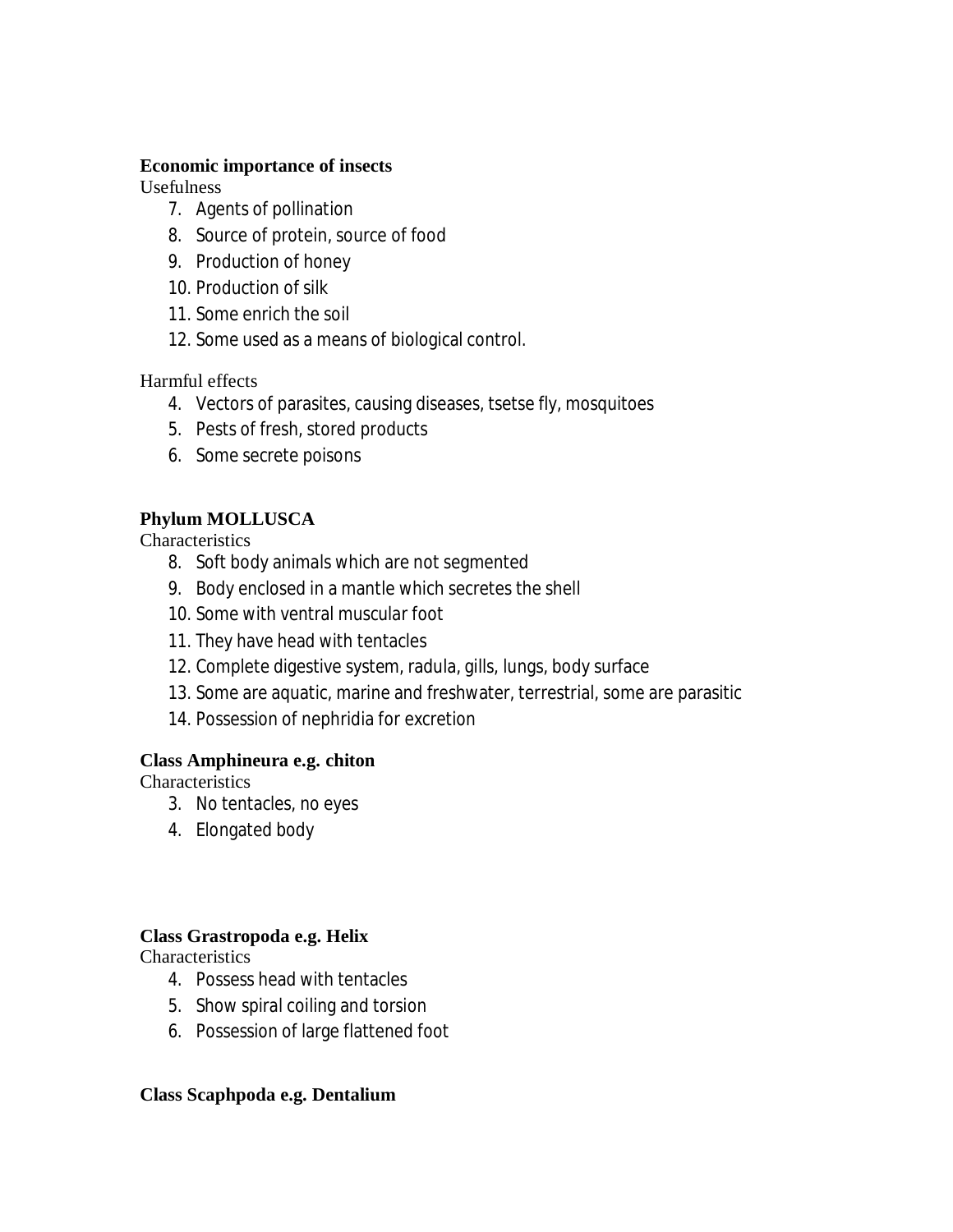**Characteristics** 

- 4. Live in a tubular shell opening at both ends
- 5. They have reduced foot
- 6. No tentacle

#### **Class Lamellibranchiata e.g. Anodonta, mytilus**

**Characteristics** 

- 4. They have bivalve shell
- 5. Laterally compressed rudimental head.
- 6. No tentacles

### **Class Cephalopoda e.g. logilo, sepia, octopus**

**Characteristics** 

- 5. Well developed head with a crown of tentacles
- 6. Possess siphon
- 7. Chambered shell
- 8. Possess well developed eyes

### **Phylum Echinodermata**

This phylum includes very peculiar forms which are quite different from the preceding ones. They are unsegmented coelemate animals which are radially symmetrical in the adult (usually five rayed), but bilaterally symmetrical in the larval stage.

They possess a DERMAL SKELETON which consists of calcareous ossicles (bones) that may develop short or long spines.

The nervous system is diffuse and remains attached to the epidermis.

No nephridia or any other special excretory organs.

The sexes are separate and gonads discharge by special ducts directly to the exterior.

The echinoderms are very common as fossil forms (since the Cambrian period) and are entirely marine.

None of them are parasitic.

The phylum Echinodermata is classified into two sub-phyla

| Subphylum I  | Eleutherozoa |
|--------------|--------------|
| Subphylum II | Pelmatozoa   |

The subphylums Eleutheroza are free living forms, without a stalk, and have 4 living classes.

| Class I   |                                  | Asteroidea e.g. Starfishes     |
|-----------|----------------------------------|--------------------------------|
| Class II  |                                  | Ophiuroidea e.g. Bristle Stars |
| Class III | Echinoidea e.g. Sea urchins      |                                |
| Class IV  | Holothuroidea e.g. Sea cucumbers |                                |